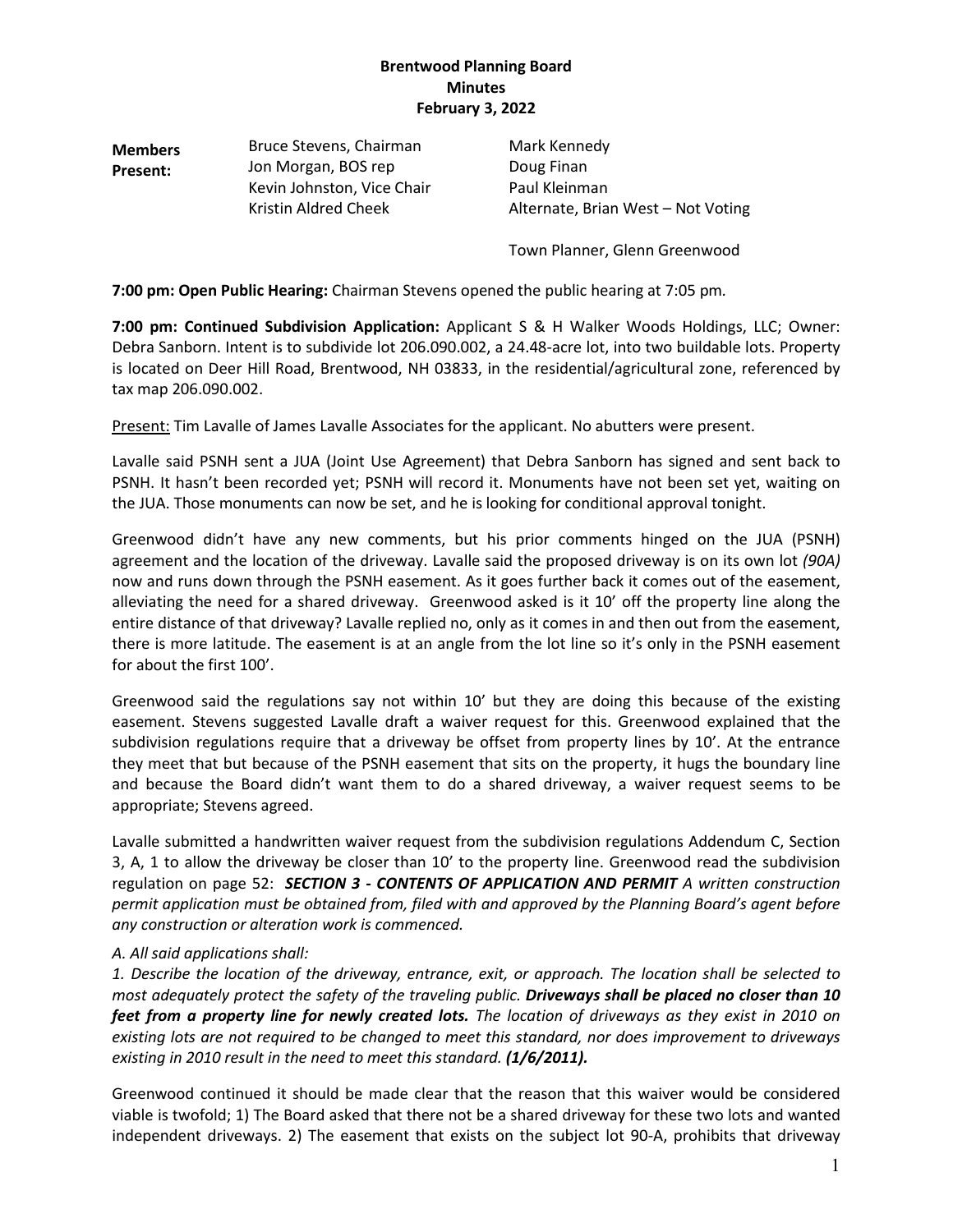from being 10' off the property boundary at a distance of about 100' and this waiver would allow the placement of the driveway on the property but within that 10' required area in order to stay out of the PSNH existing easement. This driveway does meet the separation at the property boundaries but as the driveway goes into the lot, it needs to be closer than 10' to the property boundary to stay out of the easement that already exists on the land.

Motion made by Morgan, 2<sup>nd</sup> by Finan, to grant the waiver from the subdivision regulations in addendum C, section 3, A, 1 to allow the driveway for lot 90-A to be closer than 10' from the property line per the explanation by Greenwood above. All were in favor. Motion carried.

The Board discussed the conditions for a 120-day conditional approval to **June 3rd, 2022.**

- Satisfy all of Greenwood's comments from letters dated 9/22/2021 & 11/17/2021.
- Receipt of a copy of the recorded PSNH JUA (Joint Use Agreement) for the file.
- Receipt of the certificate of monumentation.
- 2 copies of final plans and final plans on removable electronic media PDF & DWG format *(thumb drive or CD for the file, along with a PDF via email).*
- Add the impact fees for 2 lots for \$9,386 each on plans and mylar.

Motion made by Johnston, 2nd by Morgan, to grant a 120-day conditional approval to **June 3, 2022,** for S & H Walker Woods Holdings, LLC subdivision application with the conditions stated above. All were in favor. Motion carried.

**7:00 pm: Continued Site Plan Review Application:** Applicant/Owner: The Mastriano Group, LLC. Intent: A proposed parking lot for auto sales. Property is located at 180 Route 125, Brentwood, NH 03833, referenced by tax map 216.028.000 in the commercial/industrial zone.

Present: Tim Lavalle of James Lavalle Associates for the applicant. No abutters were present.

Lavalle gave an overview. This is on Route 125 with two existing buildings; one is "Everything Pets", a doggie daycare and the other is an existing dwelling which will be utilized as a dwelling and a sales office for an auto sales lot on the site. There was extensive review on the drainage, and they received a letter from TEC. Greenwood's comment regarding the septic systems, on sheet 4 of 5, the septic system for the dwelling wasn't shown on the plan. The existing doggie daycare has its own system, and the house has an existing system behind the house. Two separate septic systems but the buildings have a shared well.

Greenwood added the plan needs a note indicating the placement of an emergency key box. Lavalle said the last item was a NHDOT permit, it's just been applied for, so it could take 90 days. Stevens commented on the plantings. Greenwood said that was addressed. Lavalle said there are 3 Gingko Bilboa trees proposed on the plan as discussed on the site walk. Morgan said they are big trees. Lavalle said he was told that those trees don't have low hanging branches to block the display.

Board discussed TEC general comments: 1) Bond for erosion control. Stevens said for digging and regrading. The Board discussed a bond for erosion and for tree plantings. A \$5,000 dollar bond was recommended. 2) NPDES permit submitted to the Town prior to construction. Greenwood said they would have to do that anyway, a non-point…it's a Federal EPA permit. Lavalle said it's part of a stormwater SWPP (stormwater protection plan) submittal. In this case, you don't apply for it, you just notify them that you're there. Stevens said there's no pre-post development flow of any water there. Lavalle said technically anyone that re-grades a driveway or puts a new house in, they are supposed to do that. Kennedy asked if anyone inspects that. Greenwood said at any time the Town or Federal government could ask to see it so it should be on file. It could be requested at any time, and it's required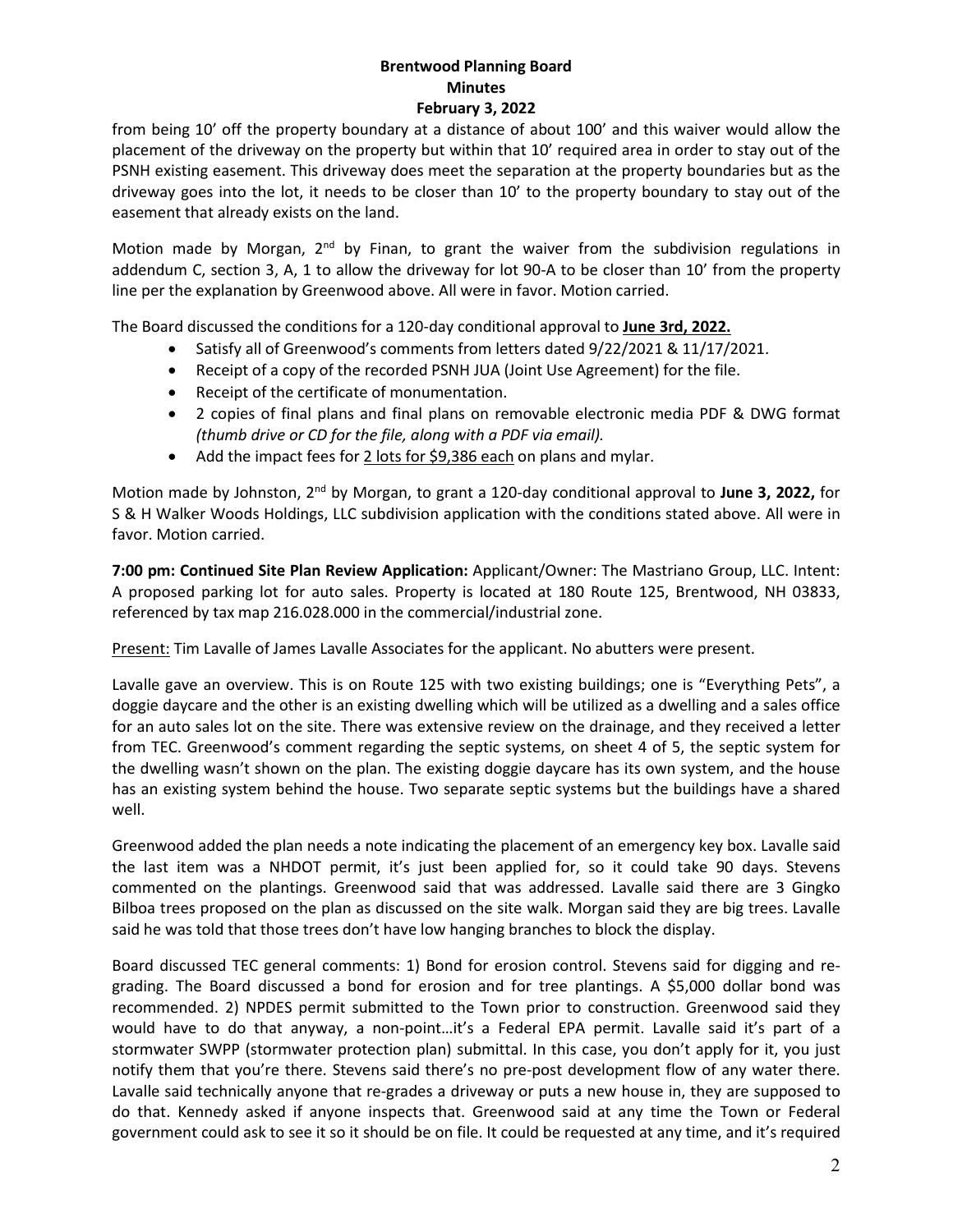for the construction process and if TEC does a construction meeting, Chris will go over that with them. There's not a lot of construction on this site since there is no building construction. It's an approval for a parking lot. The Fire Department probably reviewed this already.

Stevens suggested that a pre-construction meeting requirement note be on the plan in case this was sold after approval. Lavalle agreed to add that note to the plan. Finan asked is that open seven days a week from 9 – 7? Lavalle said originally the hours were incorrect and that's been updated to 9 to 7 pm Monday – Sunday. They left Sunday in but most likely wouldn't be there all day on a Sunday.

The Board discussed the conditions for a 120-day conditional approval to **June 3, 2022.** 

- Satisfy all of Greenwood's comments from the letter dated 2/02/2022 including:
	- o Show emergency key box on the plan.
	- o Supply final plans on removable electronic media.
- Satisfy all of TEC's comments (including general comments) from letters dated 11/11/2021 and 2/03/2022 including:
	- o NPDES
	- o Approval letter from Brentwood Fire Department.
- NHDOT driveway permit
- Add a note on the plan that a pre-construction meeting is required for any construction with TEC prior to any construction activity.
- \$5,000 bond (LOC or cash bond only) in place per TEC's general comments before the mylar is signed.
- \$2,500 in additional escrow funds to be received prior to recording the mylar/s, replenished as necessary.
- 2 copies of final plans and final plans on removable electronic media PDF & DWG format *(thumb drive or CD for the file, along with a PDF via email).*

Motion made by Kleinman, 2nd by Johnston, to grant a 120-day conditional approval to **June 3, 2022**, for The Mastriano Group site plan application with the conditions stated above. All were in favor. Motion carried.

### **Board Business:**

The Board signed the manifest.

**MacPherson Firearms Update:** MacPherson Firearms at 388 Rte. 125 208.016. Bickum said ATF confirmed it's the same license that he currently holds as the Castles location (Rte. 27). Previously the Board recommended an amendment to site plan application, but manufacturing could be changing out a trigger for example. ATF supplied reports that Greenwood reviewed that showed MacPherson worked on about 16 guns under manufacturing last year. Stevens said if he adds a site or makes a change to a gun; but his operation at the Castles is only as big as this room. Bickum said it would be retail/sales/manufacturing. Bickum read Greenwood's email dated January 26<sup>th</sup>, 2022, to Vinny Gillis of MacPherson, Jessica Kenerson of D&H Realty (owner) and James Diozzi with ATF: *Good morning, all:*

*With review and clarification that the permit being sought is the same that is issued for the MacPherson Firearms site on NH Route 27, I will be advising the Planning Board at their next meeting on February 3rd, that no additional review is required by the Town. I anticipate that they will concur with this recommendation but as I am only their advisor it is possible that they may disagree with me. Either Andrea or I will let you know the decision of the Planning Board right after their meeting. Additionally, if the site is actively looking for pure manufacturing enterprises to fill the units an amendment should be undertaken for the approved site plan because the current approval only indicates retail and office use.*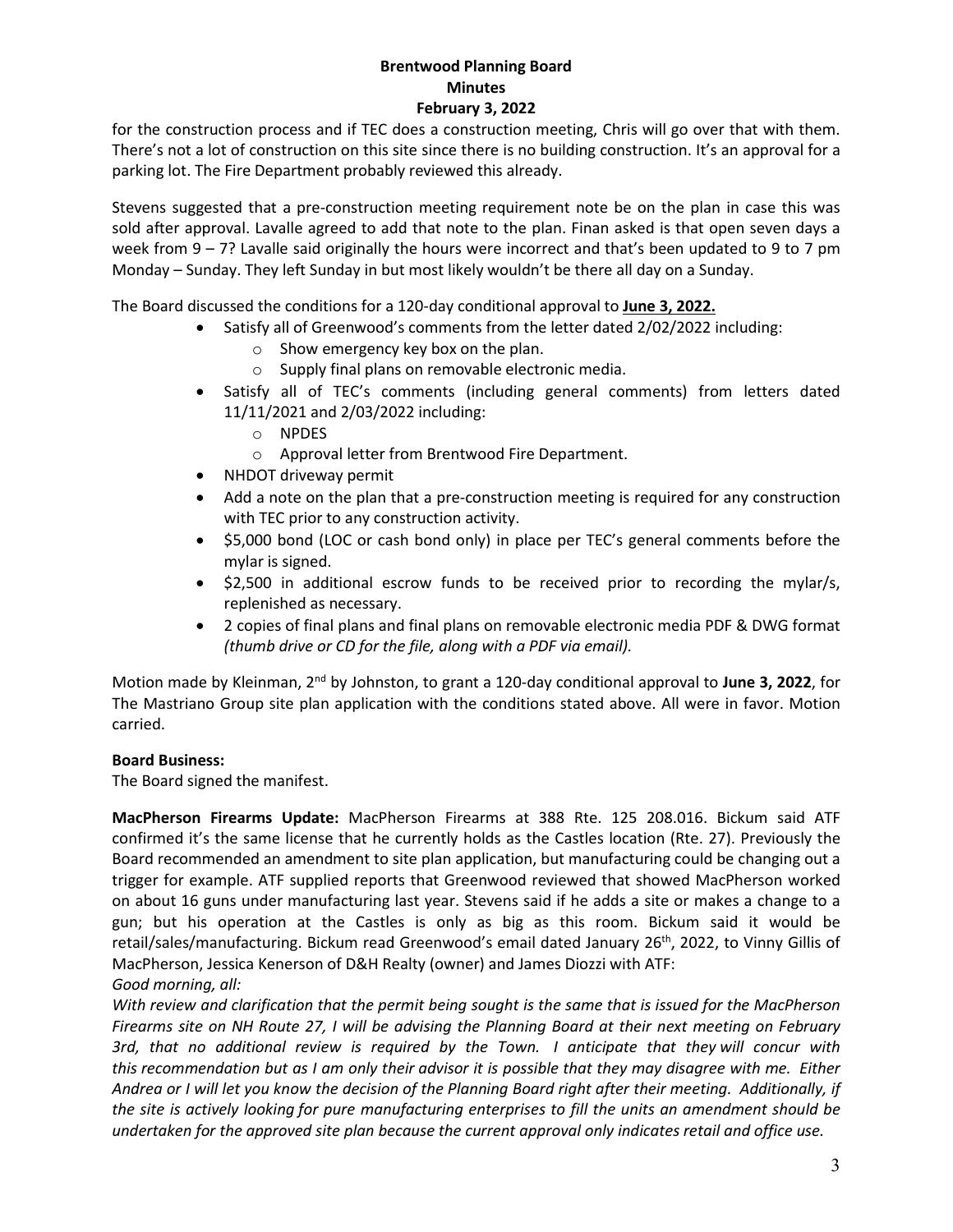### *Regards, Glenn Greenwood, Brentwood Town Planner / 603.642.6400 extension 117*

Greenwood suggested that ATF receive a copy of the minutes saying the Board concurs that the permit is viable for that site. Stevens said MacPherson is not really manufacturing. Kennedy said it's more how ATF classifies it. Greenwood added with every gun sale, there could be something done to that weapon that would qualify it as manufacturing; this was a misunderstanding on what ATF means when they say manufacturing. Stevens agreed. Finan asked who issues the permit, ATF? Greenwood confirmed that it is an ATF permit/license and thought it was an annual permit as they keep annual records; ATF only contacted the Town to verify the zoning; he's not manufacturing weapons like Q. The permit he receives from ATF is limited, it's not making new guns, it's customizing weapons that he sells. Bickum will email Mr. Diozzi with ATF the draft minutes.

The Board discussed a **DMV retail dealer request** for Roland Burke, Burkes Trucks for 72A Rte. 125, tax map 217.023. Bickum reviewed the tenant history at the site and a number of auto sales, inspection and dealer DMV permits have been issued there in various units at the 72, 72A, 72B, 72C addresses and there have been approximately 17 prior permits there. Bickum had called DMV to clarify if there was any stipulation regarding only one dealership at a time at a location and DMV confirmed that if the units have a permanent wall between them, there can be more than one dealer; DMV enforces that. Stevens said this is more of a sales office. Bickum said Aspire Motoring, LLC is in unit B and Burkes Trucks would be in 72A; same uses as previous tenants. Board agreed. The chairman signed the DMV permit application approving the appointment. Bickum will email the approved application to the DMV.

**2 Bond releases & a LOC reduction request reviewed and recommended by TEC:** The Board discussed.

1. **Cash Construction Bond: Country Fields; KG Realty, LLC** (Gary Densen), 109 & 113 Crawley Falls Rd; tax map 217.009. TEC recommends the full release of the cash bond of \$26,488 plus any accrued interest to be returned to KG Realty Holdings, LLC, closing the account. Bond was for all the groundwork that has been completed *(not for any construction).*

Motion made by Aldred Cheek,  $2<sup>nd</sup>$  by Morgan, to release the cash bond for KG Realty Holdings, LLC "Country Fields" in the amount of \$26,488 plus any accrued interest, closing the account. All were in favor. Motion carried. The chairman signed the cash bond release request for the BOS and treasurer.

2. **Cash Construction Bond: Route 125, LLC** (ECS-Bob Bent) 326 Rte. 125; tax map 209.011. TEC recommends the full release of the cash bond of \$22,000 plus any accrued interest to be returned to Route 125, LLC, closing the account. The bond was for silt soxx, misc. items, and the detention ponds.

Motion made by Morgan, 2<sup>nd</sup> by Finan, to release the cash bond for Route 125, LLC "ECS" in the amount of \$22,000 plus any accrued interest, closing the account. All were in favor. Motion carried. The chairman signed the cash bond release request for the BOS and treasurer.

3. **LOC Brentwood ROH**–14 lot Cluster Tanya Lane off of S. Rd.; tax map 224.006. Bond reduction of \$271,925 from Jones & Beach requested for completed construction items (letter on file) reviewed and recommended by TEC. Bickum said the original LOC amount was to be \$663,327.50 but Haverhill Bank rounded up, so the LOC issued is actually for \$663,328.00 less \$271,925.00 leaves a new LOC amount of \$391,403.00 remaining.

Motion made by Morgan, 2<sup>nd</sup> by Finan, to reduce the original letter of credit (\$663,328.00) for Brentwood R.O.H., LLC by \$271,925.00, leaving a new LOC amount of \$391,403.00. All were in favor. Motion carried. The chairman signed the LOC reduction request for the BOS and treasurer. Bickum to send back to Haverhill Bank.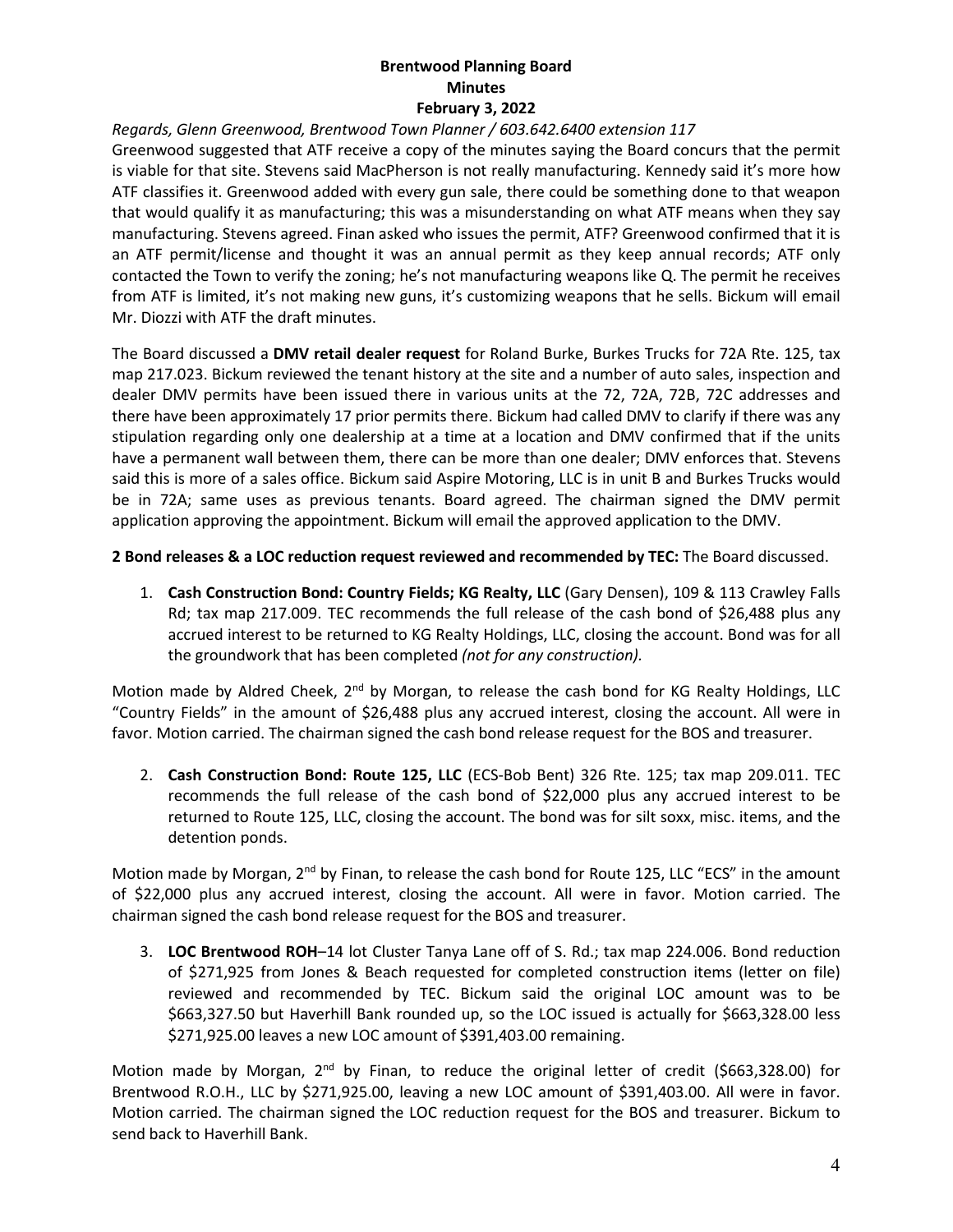**RPC:** The Board discussed RPC's email regarding a path to update master plan chapters in 2022. Bickum said the Board approved doing a Transportation Chapter and spoke about a Visioning Chapter or an Economic Chapter; PB budgeted \$5,000 in funds. Greenwood added that RPC has about \$3,500 to \$4,000 of Federal Transportation funding to help develop the Transportation Chapter. Bickum read the email from RPC (on file):

*Hi Andrea,*

*The purpose of this email is to outline a path forward for the Brentwood Master Plan Update and provide the Town with the most value within the budget of \$5,000.* 

*The RPC suggests the following approach:*

- *1. Begin with a visioning effort.* 
	- *a. Conduct outreach through an online survey.*
	- *b. Coordinate all boards to establish a vision for the community*
	- *c. Draft a vision statement and chapter*
- *2. Develop a Transportation Chapter*
	- *a. Collect background transportation data and research existing documents as necessary*
	- *b. Conduct additional outreach as needed*
	- *c. Complete the Transportation chapter*
- *3. Provide guidance on next steps towards an overall master plan update framework.*

*This work would be completed using a combination of Brentwood and RPC sourced funds. At the end of the process, you will have a draft vision chapter and completed Transportation chapter as well as a framework with a recommended outline to completing the overall update of the Master Plan. The next step is to develop a more detail scope of work to establish timeframe, number of meetings and list of deliverables. I'll look forward to hearing from you. Tim Roache, Executive Director - Rockingham Planning Commission 156 Water Street / Exeter, NH 03833 / Direct line: 603-658-0518 / RPC Main line: 603-778- 0885 / troache@theRPC.org / www.theRPC.org*

Stevens would like Greenwood to coordinate with RPC; be involved. Greenwood said the steps proposed are spot on and RPC will pay half of a Transportation chapter. Data would include accident data, traffic volume, ten-year plan, bridge reconstruction projects, section on scenic roads, anything transportation related would be discussed in that chapter. The Board discussed waiting until after Town Meeting to make sure the budget is approved before authorizing expenditure of funds. Stevens suggested that RPC could provide a letter of commitment and "save space" to start working on Brentwood at the end of March. Greenwood said state statute lists the required chapters for a Master Plan: Visioning, land use section and future land use section. A visioning survey is expansive. Stevens said an economic development chapter can happen later. Bickum added there is a separate line item in the PB budget but maybe it would be beneficial to gather more data first. Bickum confirmed a letter of intent from RPC to start after Town Meeting making sure the budget has been approved and one meeting for RPC to present a draft and a 2nd meeting to review revisions and/or a final proposal. Bickum and Greenwood to draft a response to Tim Roache of RPC next week.

Aldred Cheek said RPC is looking for a Brentwood representative (2 positions) and is interested. Bickum to draft a letter to the BOS that the Planning Board recommends Aldred Cheek as a Brentwood representative to RPC.

Finan mentioned the Kingston economic meeting and the economic development committee meeting regarding the zoning along 125, and if it's viable to change the commercial/industrial setbacks and/or zone line; some are only 500'. Stevens said this will tie in with Glenn's research over the next 60 days when he looks at the soil types in those areas. Kennedy said it would need to be looked at lot by lot and the intent years ago was to keep commercial away from residential. Stevens said but at the same time economics may drive changes, some of the gentrified houses along 125 may go away in the future.